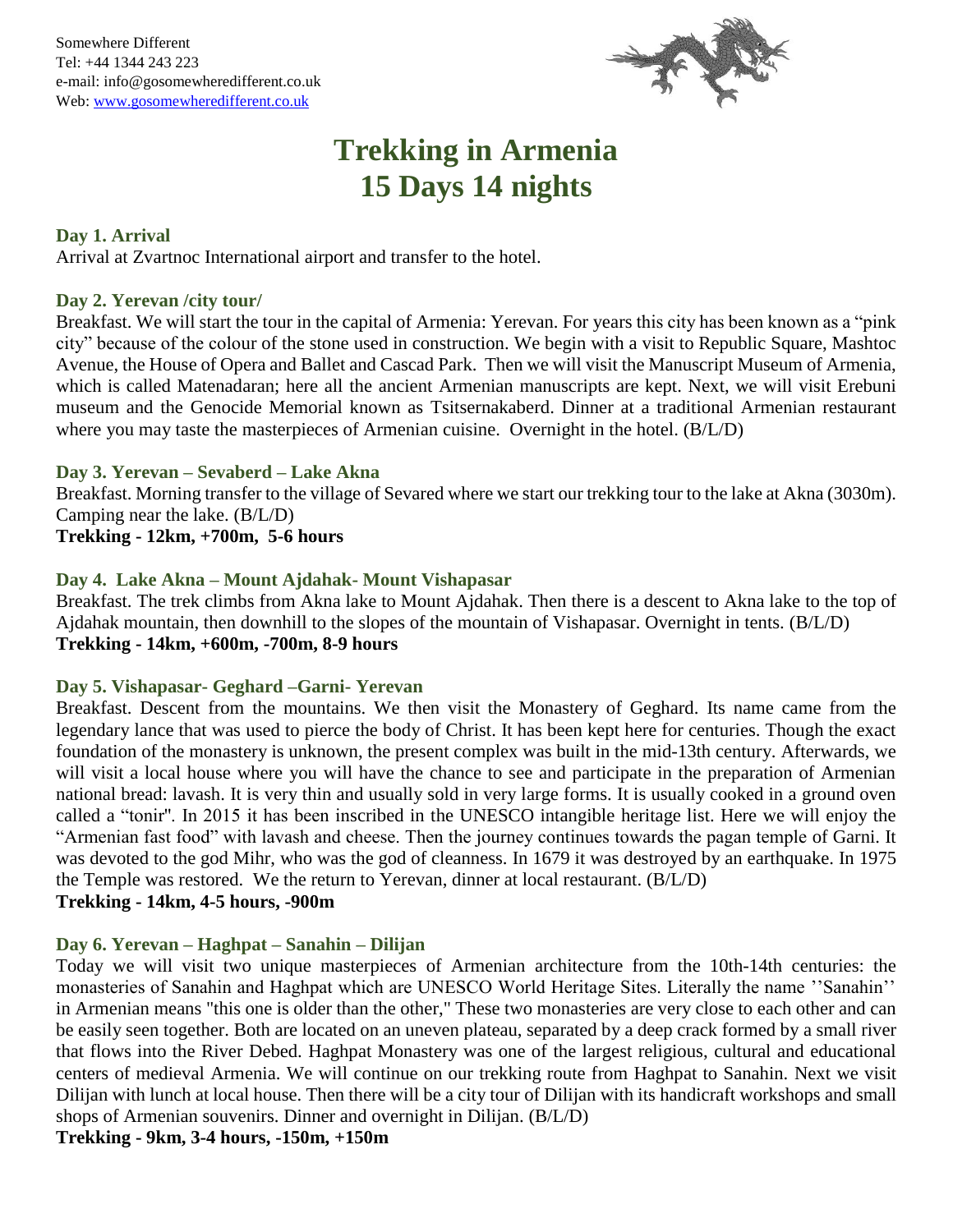Somewhere Different Tel: +44 1344 243 223 e-mail: info@gosomewheredifferent.co.uk Web: [www.gosomewheredifferent.co.uk](http://www.gosomewheredifferent.co.uk/)



## **Day 7. Dilijan –Sevan – Selim- Goris (cultural day)**

Breakfast. We will then drive to Lake Sevan which is one of the largest lakes in the world. It stands out with its astonishingly blue water. Here we can enjoy the breathtaking scenery of the beautiful lake. Then we will visit Sevanavank Monastery which is situated on the Sevan Peninsula. There are 2 monasteries actually; one of them was destroyed but the other still stands. Today we are going to follow the pathways that have been used by the travellers of the Great Silk Road. We will drive through the Selim Caravanserai, which served as an important center of exchange, trade and lodging during the times of the Great Silk Road. Afterwards, we will drive to Goris. Dinner and overnight in Goris. (B/L/D)

## **Day 8. Goris – Kapan – Khustup**

Breakfast. Transfer to Baghaburj village, near Kapan. From here we start trekking up to the camp on Mount Khustup (2100m). Overnight in tents. (B/L/D)

**Trekking - 9km, +1000m, 5-6 hours**

## **Day 9. Khustup Summit**

Breakfast. A very nice day, but a little strenuous where we climb to the summit of Mount Khustup. (3215m). Then return to the campsite. (B/L/D)

**Hiking over 9km, +1100m, -1100m, 7-8 hours**

## **Day 10. Khustup –Vachagan – Vahanavank - Goris**

Breakfast. We begin with a descent to Vachagan village, then visit Vahanavank monastery. Dinner and overnight in Goris. (B/L/D)

# **Day 11. Goris – Noravank – Khor Virap - Yerevan (cultural day)**

Breakfast. We take a trip to Noravank - a monastery of the 12<sup>th</sup> century, situated among amazing sheer rocks on a twisty gorge. Next, we will continue to the wine village of Areni. This village is very famous for its red wine. Here we can taste some of the wine. Then, we will stop at Khor Virap Monastery (4-18th century.). This monastery is very prominent because of its history; Gregory the Illuminator, who introduced Christianity to Armenia, was imprisoned here for about 13 years as at that time there was a prison in the place of the monastery. Here we can enjoy the spectacular view of the sacred Ararat Mountain - an immortal symbol of Armenia. Then we drive back to Yerevan. Dinner and overnight. (B/L/D)

#### **Day 12. Village Aragats – Gegharot**

Breakfast. Leave for the village Aragats, from where begins the climb to the cascade of Gegharot. Overnight in tents.  $(B/L/D)$ 

# **Trekking 11km, 4-5 hours, + 650m**

# **Day 13. Gegharot – North (or West) summit – Lake Kari – Yerevan**

Breakfast. Perhaps this is the most difficult day of our trip. From the campsite we climb up the highest peak of Armenia, then descend to Lake Kari (3200m). Return to Yerevan. Dinner in local restaurant. Overnight in Yerevan. (B/L/D)

**Trekking - 14km, +1250m, -800m, 8-9 hours**

# **Day 14: Yerevan – Zvartnoc – Ejmiatsin - Yerevan**

Breakfast. We will start the excursion to the centuries-old monuments Ejmiatsin and Zvartnots. These sites are listed on the UNESCO World Heritage list. Zvartnots Temple was built in 7th century. Our next stop is the spiritual center of Armenia: Ejmiatsin. The Cathedral of Ejmiatsin, founded in 303, is the official residence of the Catholicos of Armenia. We will also visit the museum of Ejmiatsin where supposedly a small part of Noah's Ark